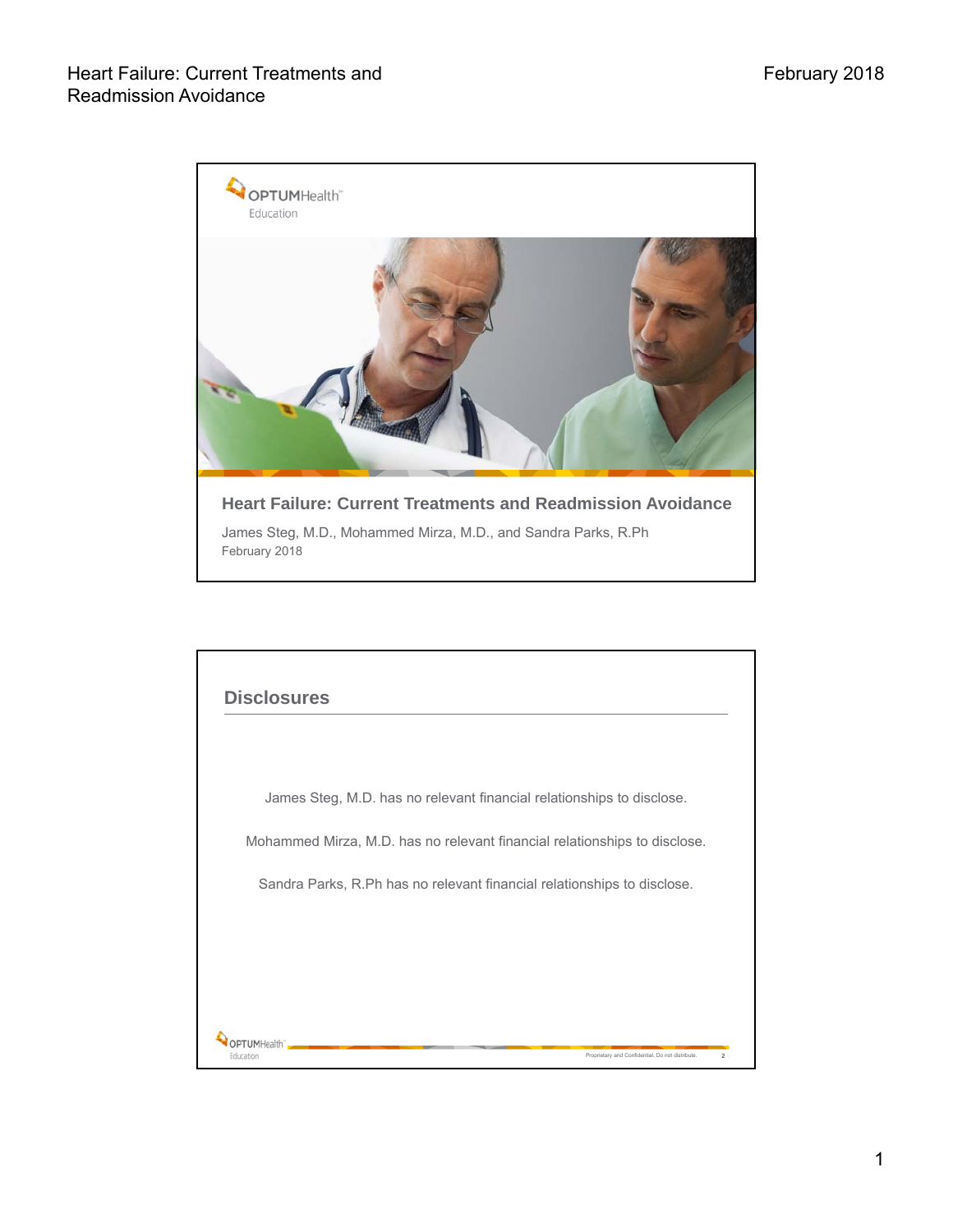

| Definition of Heart Failure                    |  |
|------------------------------------------------|--|
| Key Measure to Assess Heart Failure            |  |
| <b>Heart Failure Classifications</b>           |  |
| Heart Failure Stages and Functional Classes    |  |
| Clinical Case, Part 1                          |  |
| Depression and Heart Failure                   |  |
| Pharmacologic Treatment                        |  |
| Worsening Symptoms of Heart Failure            |  |
| Clinical Case Part 2, Inbound Call             |  |
| Common Causes of Heart Failure Exacerbation    |  |
| Medications That Can Cause HErFF Exacerbations |  |
| Clinical Case, Part 3                          |  |
| 2016 ACC/AHA/HFSA Focused Update               |  |
| Clinical Case, Part 4                          |  |
|                                                |  |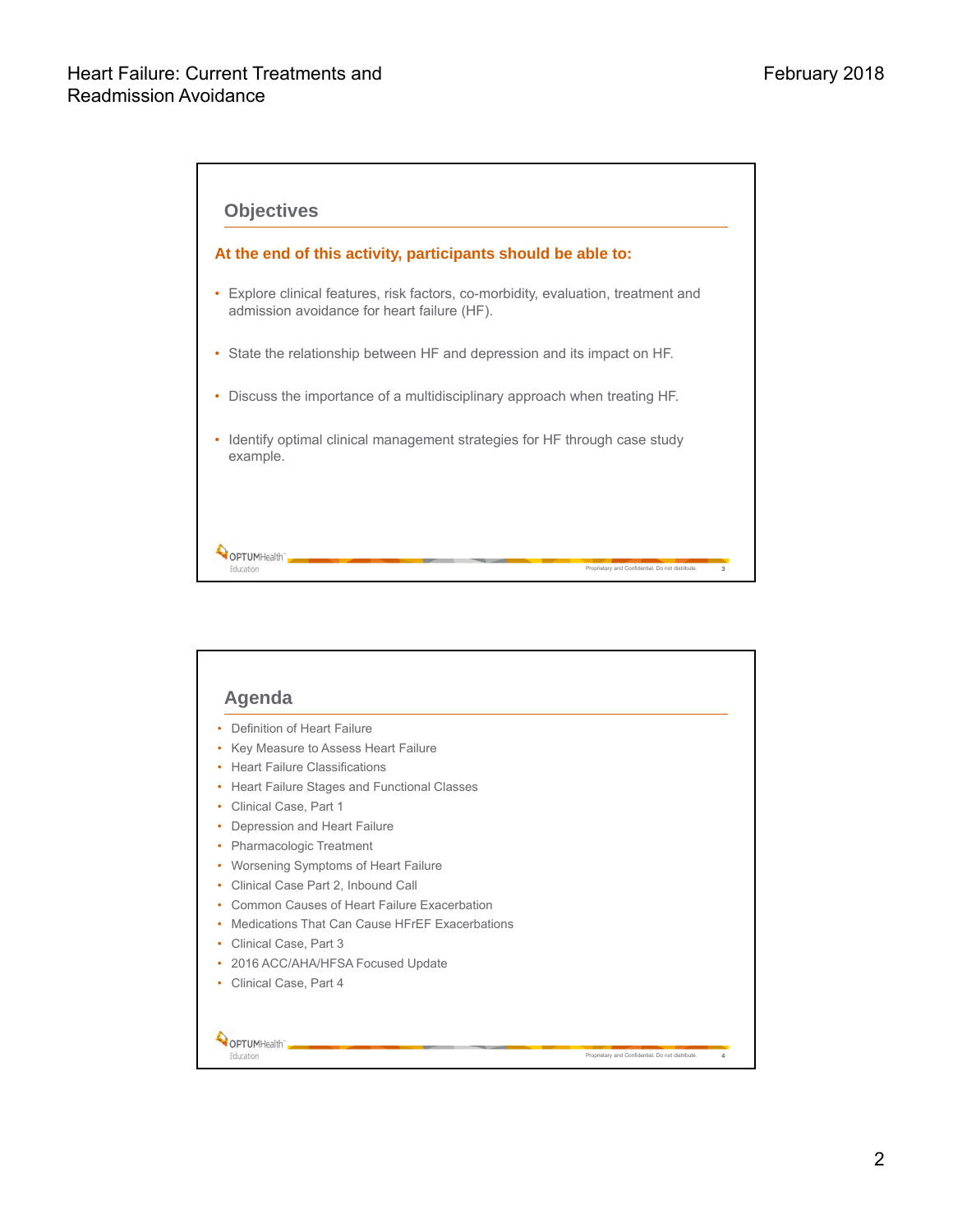

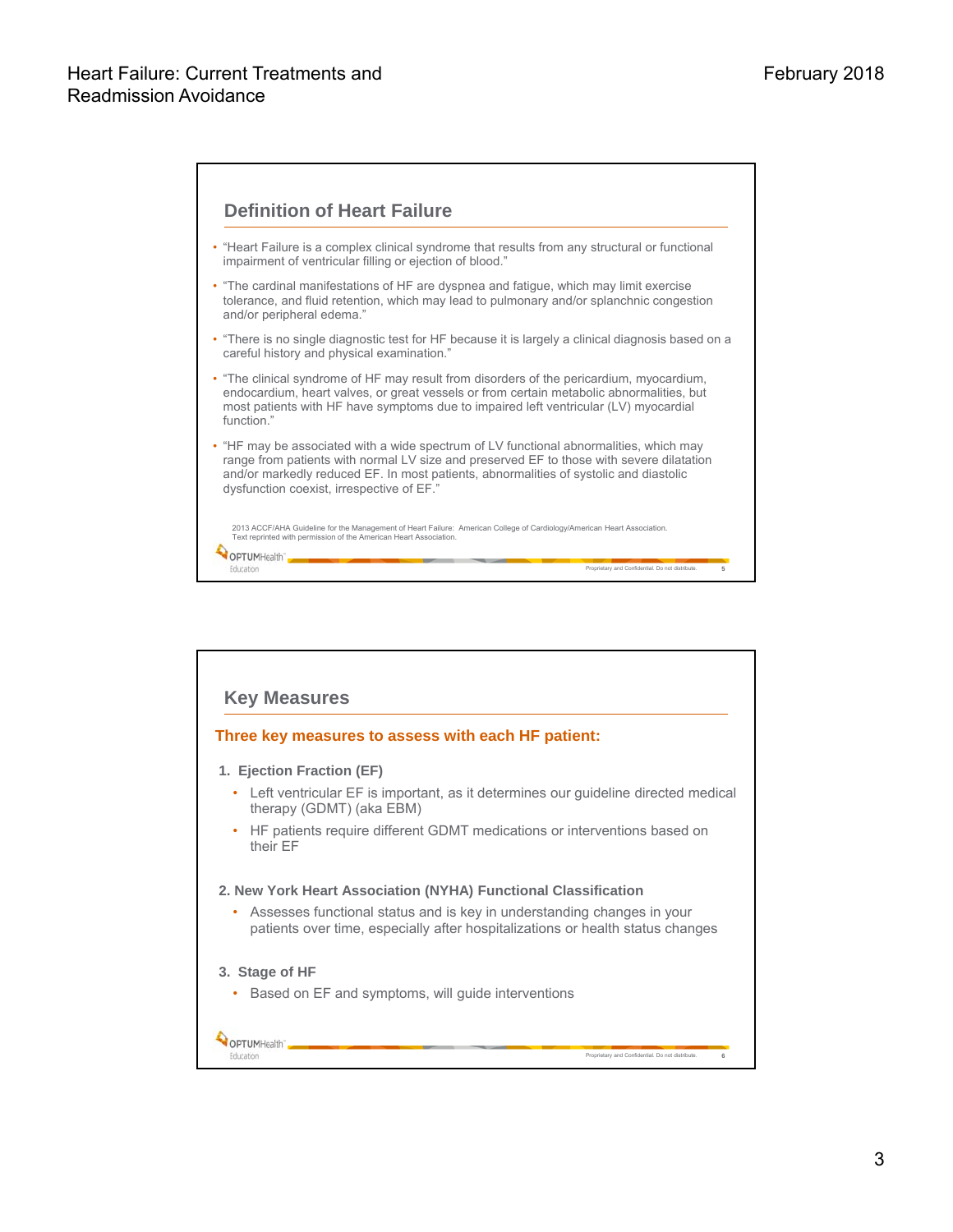Ē.

| <b>Classification</b>                                                           | EF%         | <b>Description</b>                                                                                                                                                                                                                                                                                                     |
|---------------------------------------------------------------------------------|-------------|------------------------------------------------------------------------------------------------------------------------------------------------------------------------------------------------------------------------------------------------------------------------------------------------------------------------|
| <b>Heart Failure with</b><br><b>Reduced Ejection</b><br><b>Fraction (HFrEF)</b> | $\leq 40\%$ | Also referred to as systolic HF. Randomized clinical trials have mainly<br>enrolled patients with HFrEF and it is only in these patients that<br>efficacious therapies have been demonstrated to date.                                                                                                                 |
| <b>Heart Failure with</b><br><b>Preserved Ejection</b><br>Fraction (HFpEF)      | $\geq 50\%$ | Also referred to as diastolic HF. Several different criteria have been<br>used to further define HFpEF. The diagnosis of HFpEF is challenging<br>because it is largely one of excluding other potential noncardiac causes<br>of symptoms suggestive of HF. To date, efficacious therapies have not<br>been identified. |
| <b>HFpEF, Borderline</b>                                                        | 41% to 49%  | These patients fall into a borderline or intermediate group. Their<br>characteristics, treatment patterns, and outcomes appear similar to<br>those of patient with HFpEF.                                                                                                                                              |
| HF <sub>pEF</sub> , Improved                                                    | > 40%       | It has been recognized that a subset of patients with $HFpEF$ previously<br>had HF/EF. These patients with improvement or recovery in EF may be<br>clinically distinct from those with persistently preserved or reduced EF.<br>Further research is needed to better characterize these patients.                      |

|              | <b>Heart Failure Stages</b>                                                                                                                                                                                                                                                                                   |              | <b>NYHA Functional Classifications***</b>                                          |
|--------------|---------------------------------------------------------------------------------------------------------------------------------------------------------------------------------------------------------------------------------------------------------------------------------------------------------------|--------------|------------------------------------------------------------------------------------|
| <b>Stage</b> | <b>Description</b>                                                                                                                                                                                                                                                                                            | <b>Class</b> | <b>Description</b>                                                                 |
| A            | Asymptomatic but at risk for HF<br>Risk for developing HF: CAD, diabetes,<br>hypertension, familial cardiomyopathy,<br>chemotherapy, etc.<br>In this stage, there is no structural heart<br>$\bullet$<br>disease                                                                                              | None         | Asymptomatic                                                                       |
| R            | <b>Asymptomatic HF, identified structural</b><br>heart damage<br>For HFrEF (EF < 40%) only; Guideline<br>۰<br>directed medical therapy (GDMT) from<br>ACCF/AHA 2013 apply<br>All other patients may benefit from these<br>$\bullet$<br>meds, but they are not GDMT supported<br>for HFpEF or HF-borderline EF |              | No symptoms with ordinary physical<br>activity<br>No physical activity limitations |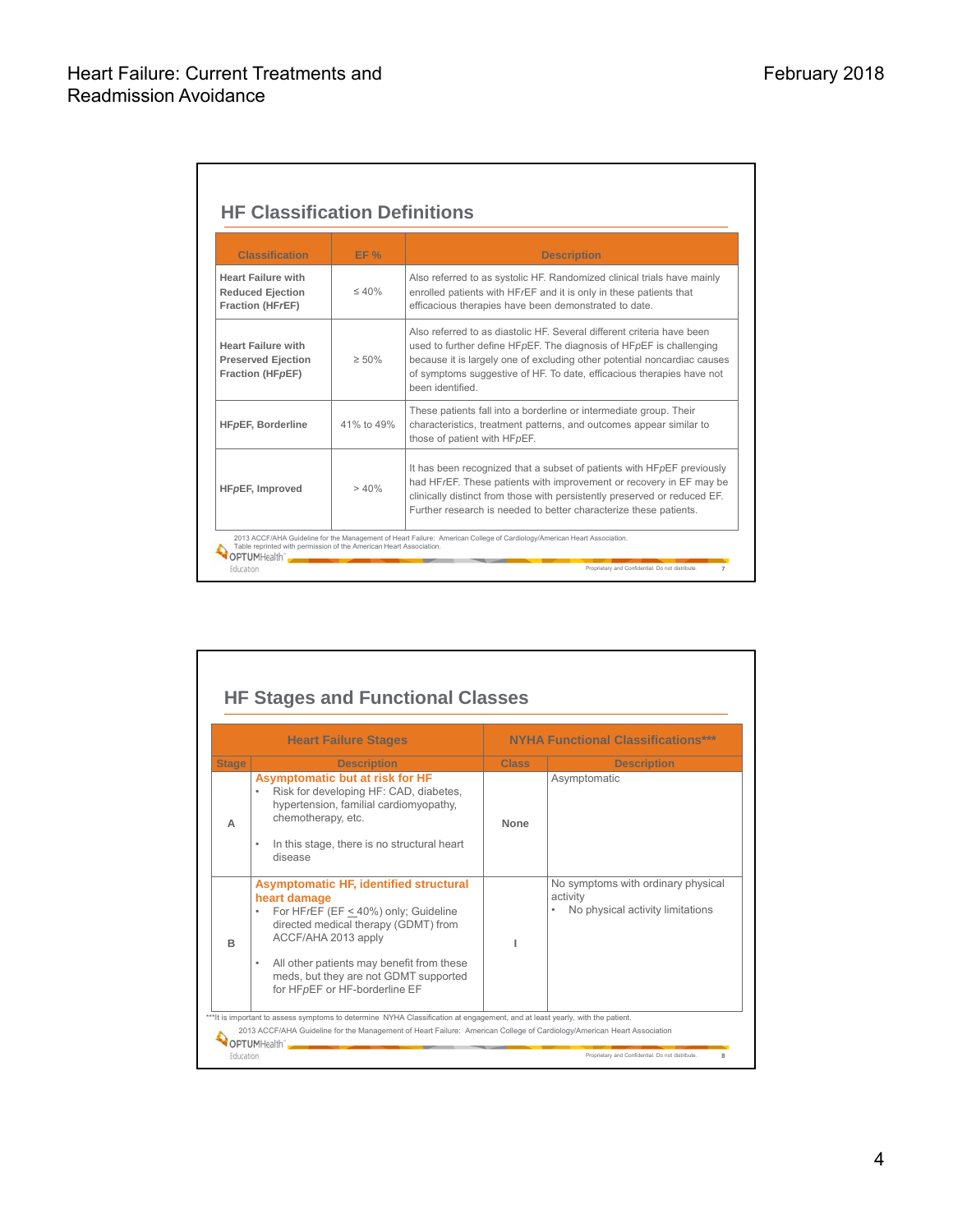|              | <b>Heart Failure Stages</b>                                                                                                          |              | <b>NYHA Functional Classifications</b>                                                                                                                             |
|--------------|--------------------------------------------------------------------------------------------------------------------------------------|--------------|--------------------------------------------------------------------------------------------------------------------------------------------------------------------|
| <b>Stage</b> | <b>Description</b>                                                                                                                   | <b>Class</b> | <b>Description</b>                                                                                                                                                 |
|              | <b>Symptomatic HF</b><br>Guideline directed medical<br>therapy (GDMT) from ACCF/AHA                                                  | п            | No symptoms with ordinary physical activity<br>No physical activity limitations                                                                                    |
|              | 2013 and 2016 Update Guideline<br>for the Management of HF apply<br>GDMT will reduce mortality and<br>٠<br>unplanned admits in HFrEF | $\mathbf{H}$ | Comfortable at rest; ordinary physical activity<br>results in fatigue, palpitations, dyspnea or anginal<br>pain<br>Some physical activity limitations              |
| C            |                                                                                                                                      | Ш            | Comfortable at rest; less than ordinary physical<br>activity results in fatique, palpitations, dyspnea or<br>anginal pain<br>Notable physical activity limitations |
|              |                                                                                                                                      | IV           | Symptoms at rest; discomfort increases with any<br>physical activity<br>Unable to perform physical activity without<br>symptoms                                    |

|              | <b>Heart Failure Stages</b>                                                                                                       |                    | <b>NYHA Functional Classifications</b>                                       |
|--------------|-----------------------------------------------------------------------------------------------------------------------------------|--------------------|------------------------------------------------------------------------------|
| <b>Stage</b> | <b>Description</b><br><b>Symptomatic HF limits basic</b>                                                                          | <b>Class</b><br>IV | <b>Description</b><br>Symptoms at rest; discomfort increases with any        |
|              | activities of daily living<br>• Advanced end stage HF, cardiac<br>output is markedly reduced EF<br><30%, and patients may receive |                    | physical activity<br>Unable to perform physical activity without<br>symptoms |
|              | specialized therapies such as IV<br>inotropes, LVAD, or Transplant                                                                |                    |                                                                              |
| D            | In patients not eligible for these<br>$\bullet$<br>treatments, they can benefit from<br>palliative care or hospice                |                    |                                                                              |
|              |                                                                                                                                   |                    |                                                                              |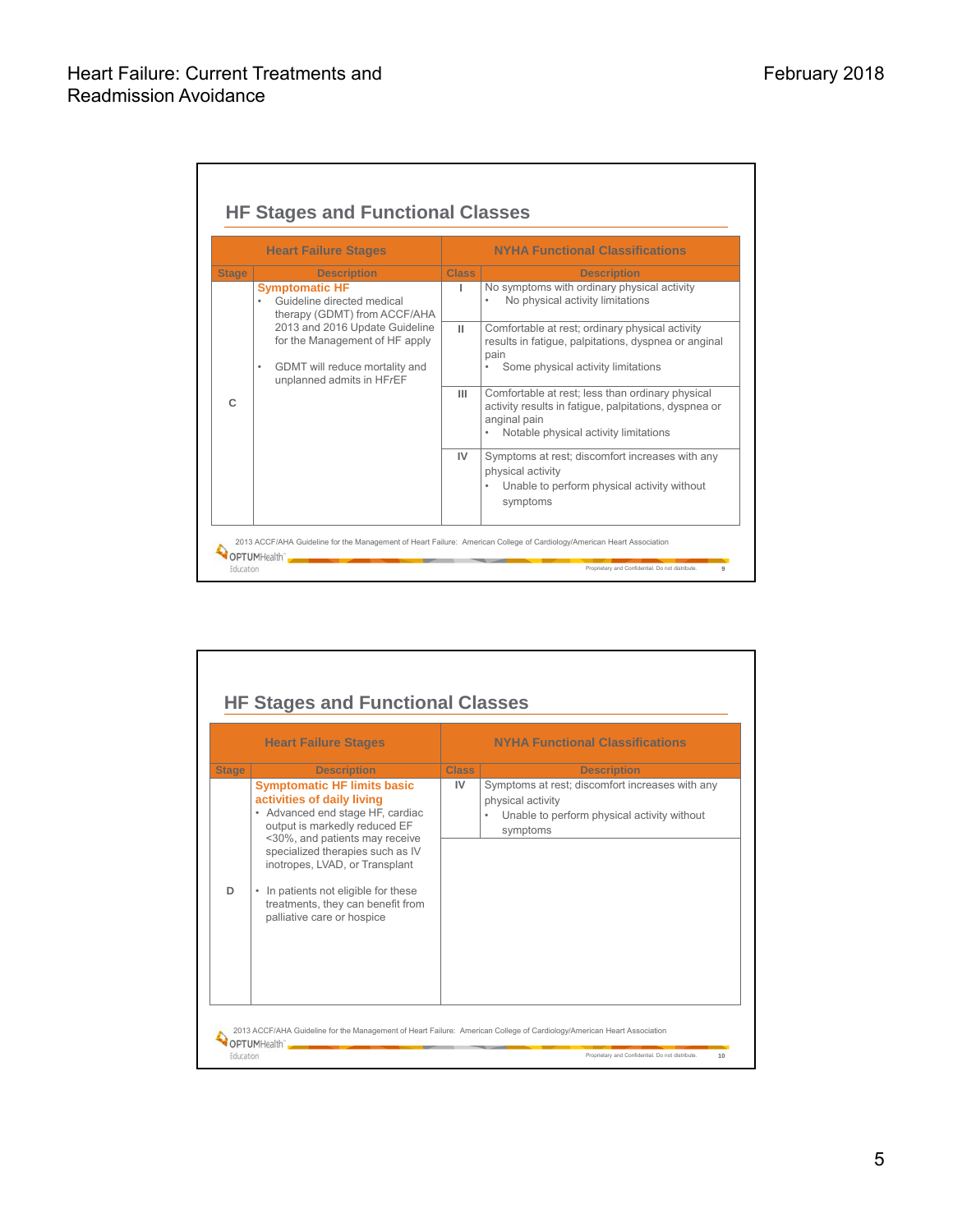| <b>HF Assessment:</b><br>No symptoms with ordinary physical activity (Think what NYHA class)                                                                                                                                                                                      |            |
|-----------------------------------------------------------------------------------------------------------------------------------------------------------------------------------------------------------------------------------------------------------------------------------|------------|
| Cardiologist onboard                                                                                                                                                                                                                                                              |            |
| FF: 40%                                                                                                                                                                                                                                                                           |            |
| 1 recent ED visit and 1 hospital admission 3 months ago                                                                                                                                                                                                                           |            |
| Advised to weigh daily by provider $-$ weighs about 3-4 x / week                                                                                                                                                                                                                  |            |
| Reported BP: 136/76                                                                                                                                                                                                                                                               |            |
| Attempts to adhere to low sodium diet                                                                                                                                                                                                                                             |            |
| Takes Cozaar <sup>®</sup> (losartan) 100 mg QD, Lopressor <sup>®</sup> (metoprolol succinate) 100 mg QD,<br>Demadex <sup>®</sup> (torsemide) 40 mg QD, Lipitor <sup>®</sup> (atorvastatin) 40 mg QD, Aspirin <sup>™</sup> (ASA) 81 mg<br>QD, and Lexapro® (escitalopram) 10 mg QD |            |
| HF, CAD, HBP, Osteoarthritis knees and Depression/Anxiety                                                                                                                                                                                                                         |            |
| OPTUMHealth"                                                                                                                                                                                                                                                                      | Question 3 |

| <b>Depression and Heart Failure</b>                                                                                                                                                                                                         |                                                        |
|---------------------------------------------------------------------------------------------------------------------------------------------------------------------------------------------------------------------------------------------|--------------------------------------------------------|
| Depression is an important comorbidity of HF per 2013 ACCF/AHA Guideline for the management of HF                                                                                                                                           |                                                        |
| Depression is common in patients with HF<br>20-40% of HF patients have major depressive disorder (MDD)<br>4-5% higher prevalence in the general population                                                                                  |                                                        |
| Those with depressive symptoms have lower quality of life, poorer self-care, and increased hospitalizations<br>Results from meta-analysis suggest a twofold increase in mortality in HF patients as compared to those without<br>depression |                                                        |
| HF and depression mechanisms still remain unclear                                                                                                                                                                                           |                                                        |
| The proposed potential pathophysiologic mechanisms to explain the high prevalence of depression include:<br>Autonomic nervous system dysfunction<br>Inflammation<br>Cardiac arrhythmias<br>Altered platelet function                        |                                                        |
| The most effective depression intervention strategy is not known with knowing remission from depression<br>may improve cardiovascular outcomes                                                                                              |                                                        |
| To date, pharmacological management of depression in HF has not been shown to improve major HF<br>outcomes                                                                                                                                  |                                                        |
|                                                                                                                                                                                                                                             |                                                        |
|                                                                                                                                                                                                                                             | Proprietary and Confidential. Do not distribute.<br>12 |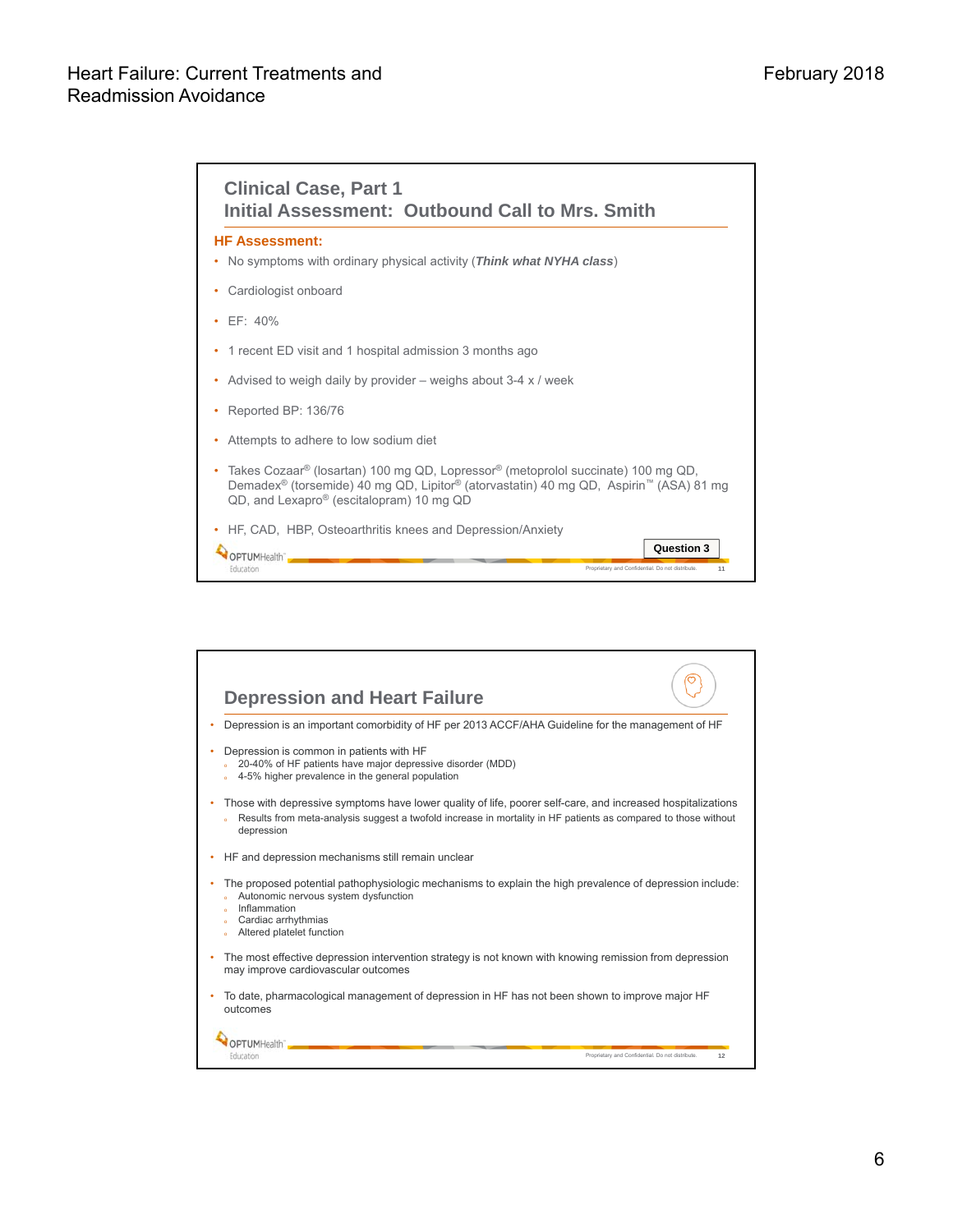

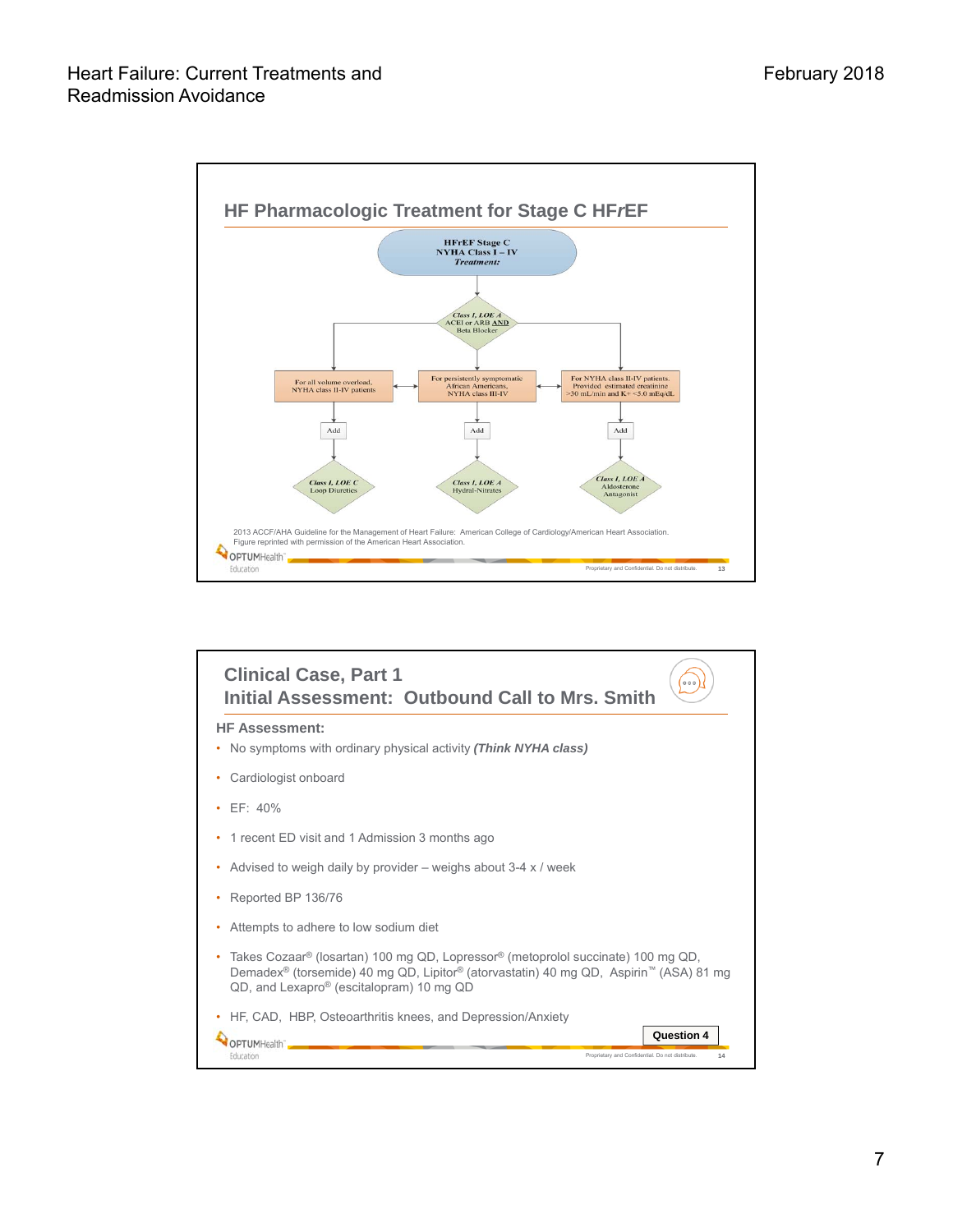

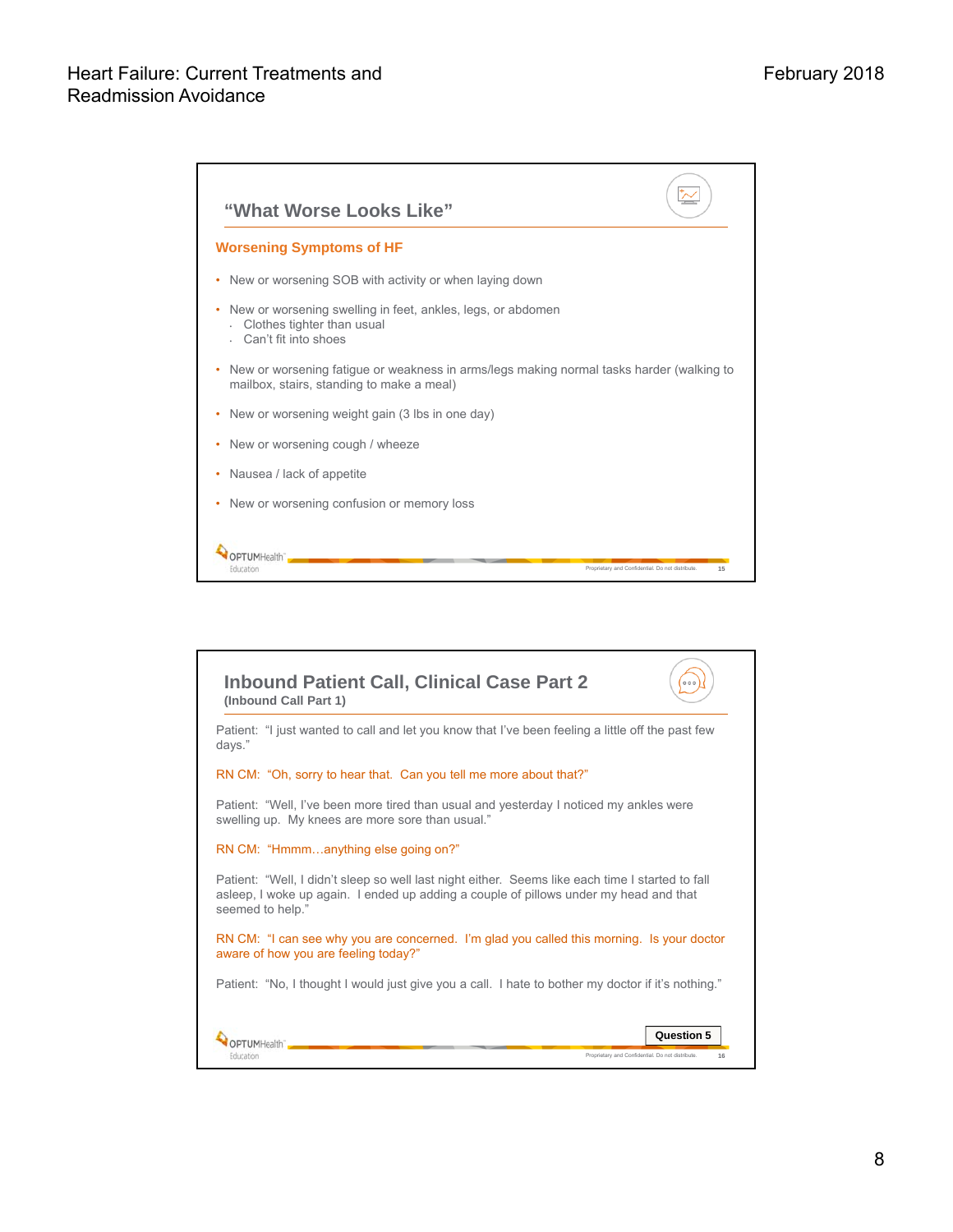

| <b>Inbound Patient Call</b><br>(Part 3)                                                                                                                                                                                                                                                                                                                                                                                                                                                                     | 000                                                    |
|-------------------------------------------------------------------------------------------------------------------------------------------------------------------------------------------------------------------------------------------------------------------------------------------------------------------------------------------------------------------------------------------------------------------------------------------------------------------------------------------------------------|--------------------------------------------------------|
| RN CM: "Hmmm Sounds like it might be more than just being worn out from the grandkid's<br>۰<br>visit. It's very important you take your medications (including torsemide) just like your doctor<br>ordered. Missing your medications may cause you to retain fluids and cause some difficulty<br>breathing. That extra fluid can back up around your heart and be really noticeable when you try<br>to lay down to sleep. That may be why the extra pillows helped last night. Are you coughing at<br>all?" |                                                        |
| • Patient: "Yes, I've been coughing since the middle of the night. I thought maybe those kids got<br>me sick."                                                                                                                                                                                                                                                                                                                                                                                              |                                                        |
| • RN CM: "Well, maybe, but that cough can also be a sign that you have some extra fluid backing<br>up around your heart. Have you taken your pills including torsemide today?"                                                                                                                                                                                                                                                                                                                              |                                                        |
| • Patient: "Not yet, I'm just not feeling goodI don't even have the energy to make my breakfast<br>today."                                                                                                                                                                                                                                                                                                                                                                                                  |                                                        |
| RN CM: "Is there anything else you are feeling? Any chest discomfort, weakness or difficulty<br>breathing?"                                                                                                                                                                                                                                                                                                                                                                                                 |                                                        |
| Patient: "No, just very tired. I just want to curl up and sleep in my recliner."<br>٠                                                                                                                                                                                                                                                                                                                                                                                                                       |                                                        |
|                                                                                                                                                                                                                                                                                                                                                                                                                                                                                                             | Question 7                                             |
| -ducation                                                                                                                                                                                                                                                                                                                                                                                                                                                                                                   | Proprietary and Confidential. Do not distribute.<br>18 |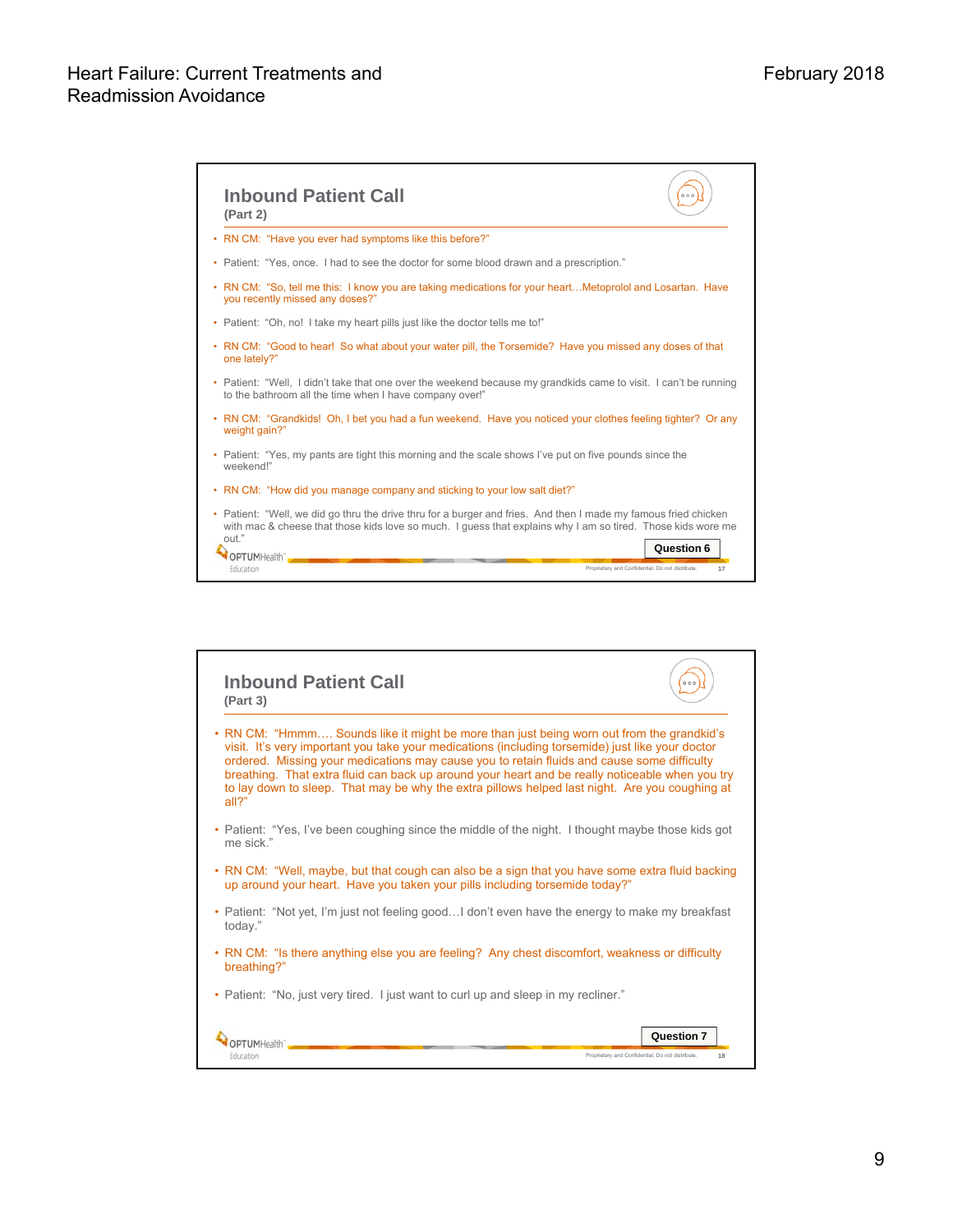Г

| <b>Coronary Artery Disease</b><br>New coronary ischemia (silent or with chest pain)                                                  |  |
|--------------------------------------------------------------------------------------------------------------------------------------|--|
| <b>Hypertension</b><br>Poorly controlled BP is a cardiac strain                                                                      |  |
| <b>Valvular Heart Disease</b><br>Valves failing can lead to HF symptoms                                                              |  |
| <b>Environmental Factors</b><br>Alcohol, stress, tobacco use, sodium intake, and medications                                         |  |
| Arrhythmias<br>Patients with HF may develop a new rhythm disturbance (bradycardia, tachycardia, atrial<br>fibrillation, etc.)        |  |
| <b>Respiratory Compromise/Hypoxemia</b><br>Due to COPD, pneumonia, sleep apnea, or pulmonary hypertension from a number of<br>causes |  |
| Non-Adherences<br>Not adherent to medications for HF and/or comorbidities which increase risk of HF                                  |  |
|                                                                                                                                      |  |

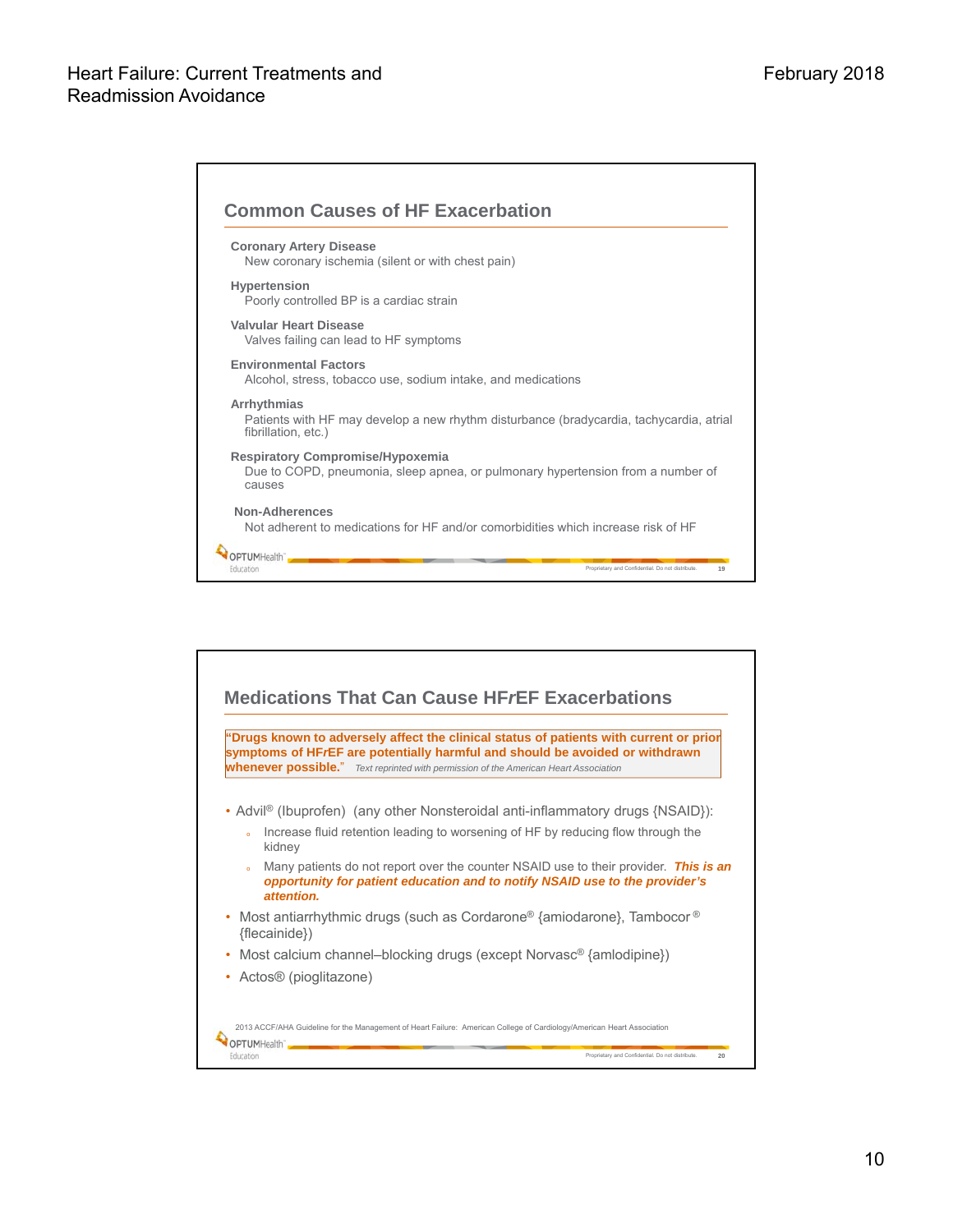

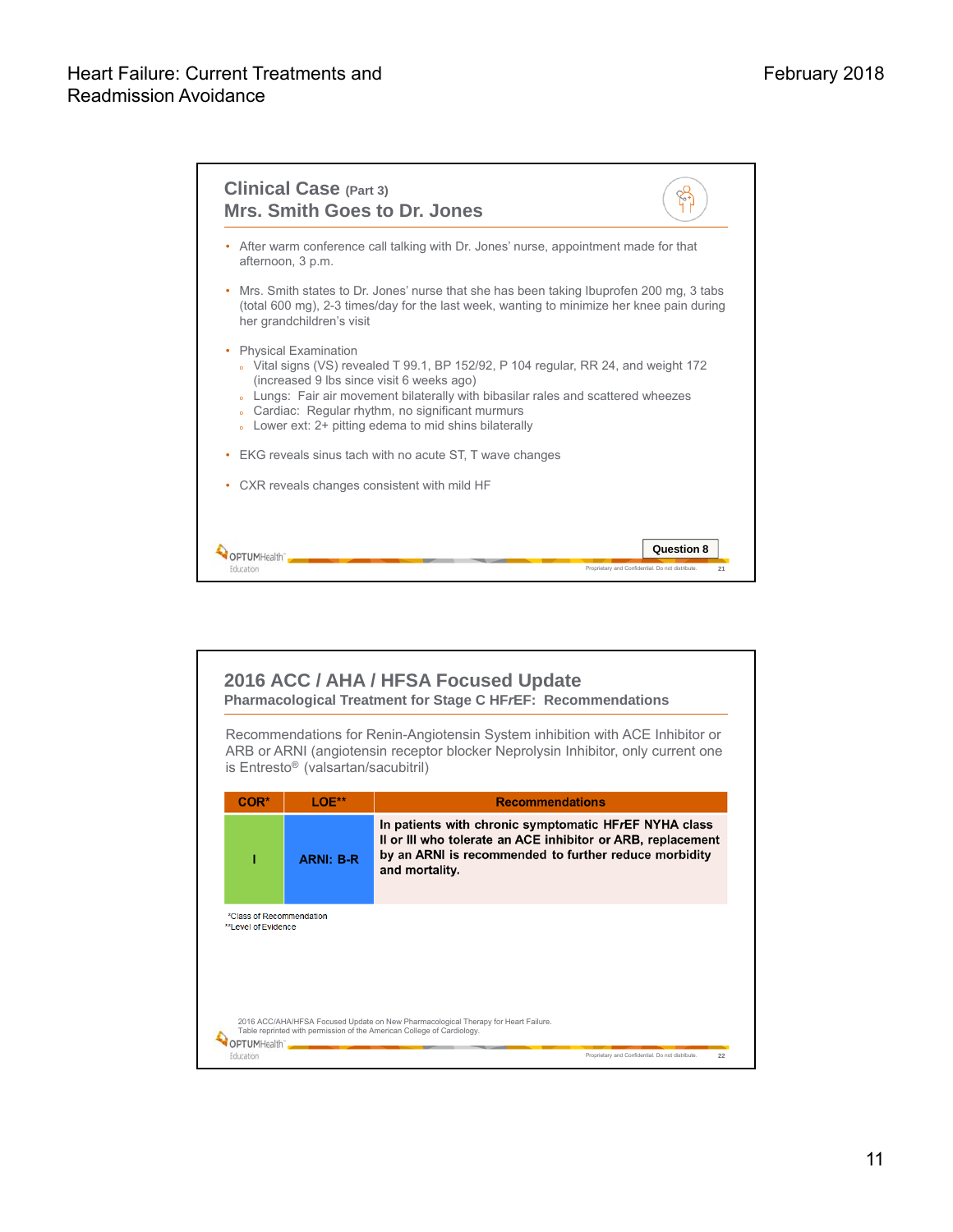

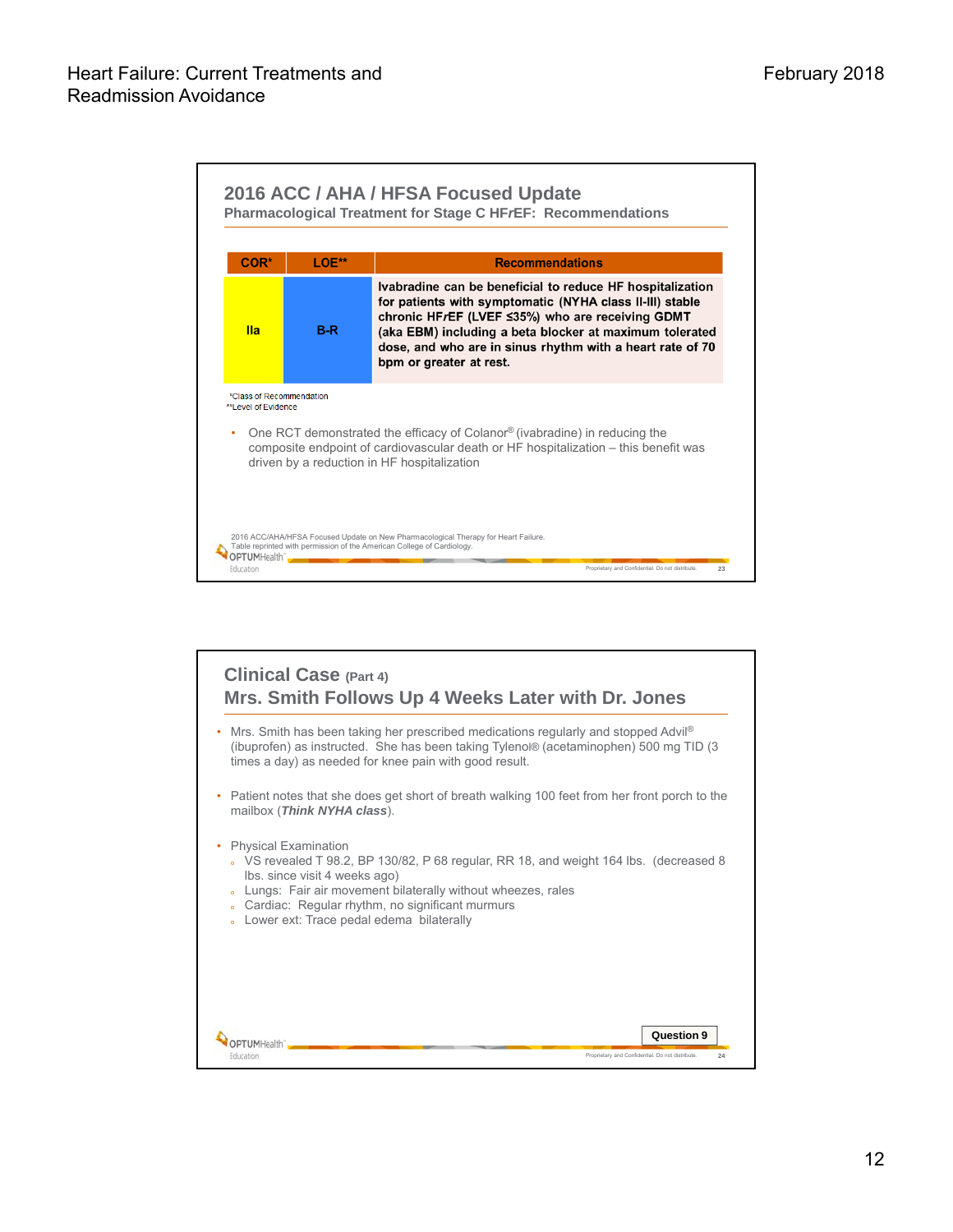